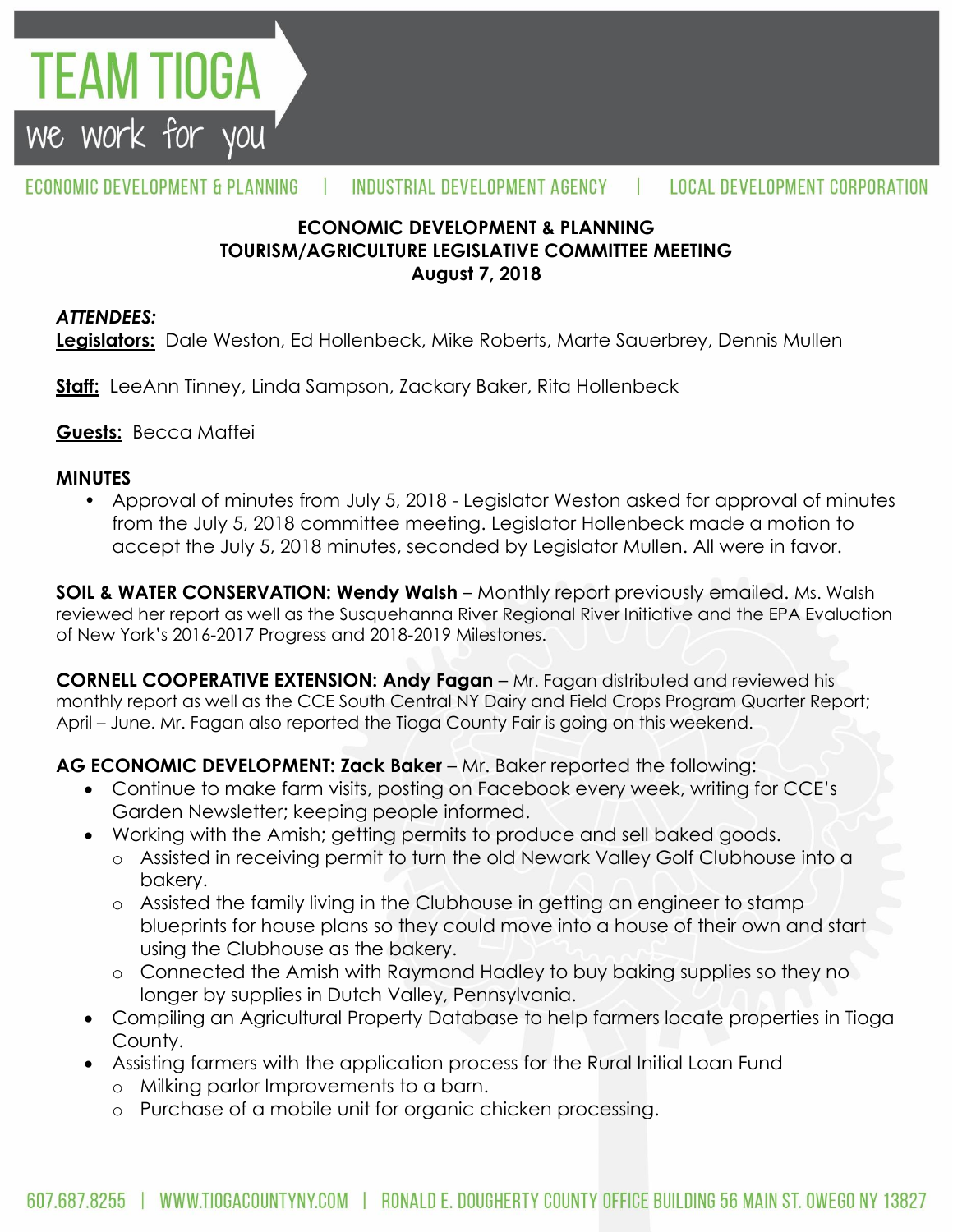## **ECONOMIC DEVELOPMENT & PLANNING**

Ms. Tinney reported the following:

- **1. PLANNING REPORT** Ms. Tinney reported the following; agenda previously emailed:
	- **239 Reviews**
		- o County Case 2018-017: Village of Spencer, Site Plan Review, Dollar General Dollar General wants to move their retail store location from the current commercial plaza where the building structure is failing to a stand-alone site across NYS Route 34 on the south side. Staff recommended approval and the TCPB unanimously carried this vote.
		- o County Case 2018-018: Village of Owego, Site Plan Review, Endless Mountain Veterinary Center – Applicant, who purchased West's veterinary practice, wants to expand office to include a new waiting area and four more examining rooms. Staff recommended approval and the TCPB unanimously carried the vote.
	- **Municipal Plans/Projects**  Ms. Jardine continues to provide assistance with the following:
		- o Village of Spencer Assisting with nomination of Nichols Park to the National Register of Historic Places, and updating specific local land use laws and overall code book.
		- o Village of Newark Valley Assisting with their repeat CFA to NYS OPRHP for restoration of all exterior windows in the municipal building. Also assisting with revising comprehensive plan update.
	- **Other** Ms. Jardine continues to contribute to the following projects:
		- o Hazard Mitigation Plan Update Municipalities have participated NYS Department of Homeland Security & Emergency Services mitigation strategy to develop at least two specific mitigation action strategies per municipality.
		- o Assisted Tioga County ITCS Department with a Local Government Efficiency Program grant application through the CFA for ITSC shared services.
		- o Serving on STERPDB's Appalachian Regional Commission Project Review Committee to rate projects submitted during the annual open cycle.
		- o Assisting Economic Development in a few on-going development projects specifically regarding local approvals – Owego Gardens 2, V&S, and Applied Technology Manufacturing.

**Resolution** – The following resolution was presented and approved: H03 – Appoint Member (Filbin) to the Tioga County Planning Board

- **2. ECONOMIC DEVELOPMENT REPORT** Ms. Tinney reported the following; agenda previously emailed:
	- **Outreach**  The following companies were visited or meetings were attended:
		- o Finger Lakes Wine Country Tourism Marketing Association Attended monthly meeting.
		- o Regional Council
			- Executive Committee CFA Review & Scoring process has begun.
			- > Advanced Manufacturing Work Group meeting held.
			- ▶ Workforce Development Work Group meeting held.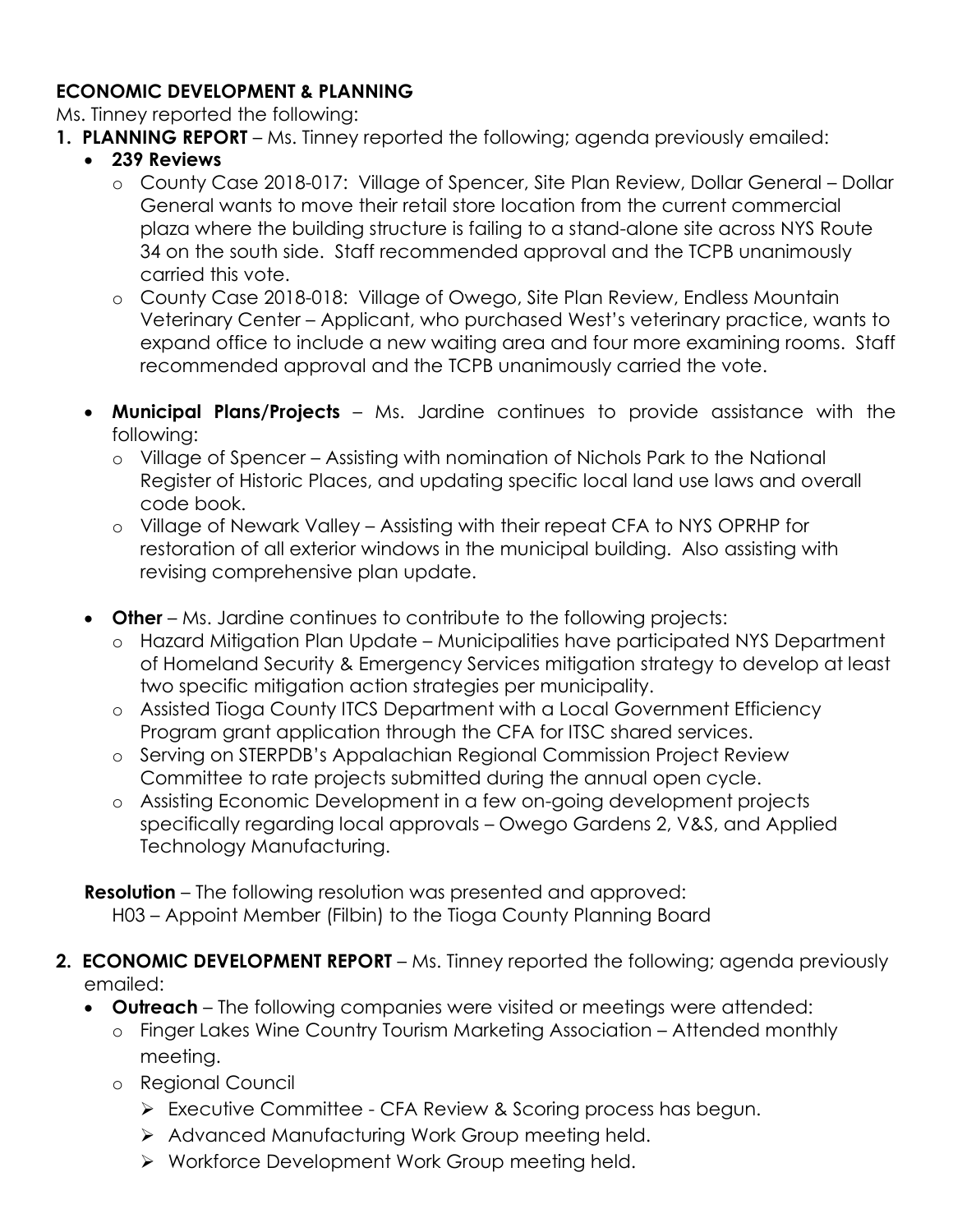- o Met with Fagan Engineers.
- o Leadership Tioga Classes continue.
- o Congressman Reed Attended Annual Manufacturing Summit event.
- o Met with TRC, a local business.
- o Met with George Swansborough Assisting with plans he has for up on Skyline; campgrounds, drive-in movie theatre.
- o Met with Assemblyman Friend.
- o Institute for Advancement Classes continue.
- o Saratoga Associates came to visit.
- o Village of Owego Continue to wait for announcement of Downtown Revitalization Initiative for \$10 M.
- o Crown Cork & Seal Assisting with NYSEG issues. They are having power outages that are impacting their business; reached out to PSC to provide assistance.

# **Project Updates**

- o Gateway Project continues; hoping for October completion.
- o Parkview Project continues.
- o Owego Gardens 2 Working through permitting process; continue to work on water tank issue.
- o Project Steel Waiting on an incentive proposal from the State; will then be able to move forward with the transfer of the property.
- o Restore NY Projects Ms. Saraceno and Ms. Woodburn are working on the paperwork for the following projects in:
	- Village of Owego
	- $\triangleright$  Village of Waverly
- o Possible housing project on Southside Drive This project required the rezoning of the property from R2 to R3; the request went to and has been accepted by the Village. The developers are working on obtaining funding for this project. Looking at approximately 40 duplex units.
- **State Leads** Responded to the following leads with no response yet:
	- o Project Bubble
	- o Project Ring
- **Ag Economic Development** Mr. Baker reported earlier; has also met with the following:
	- o Justain Jordan
	- o Tom Hoffman
	- o STREDC Met with George Minor on available Ag programs available.
- **Workforce Development**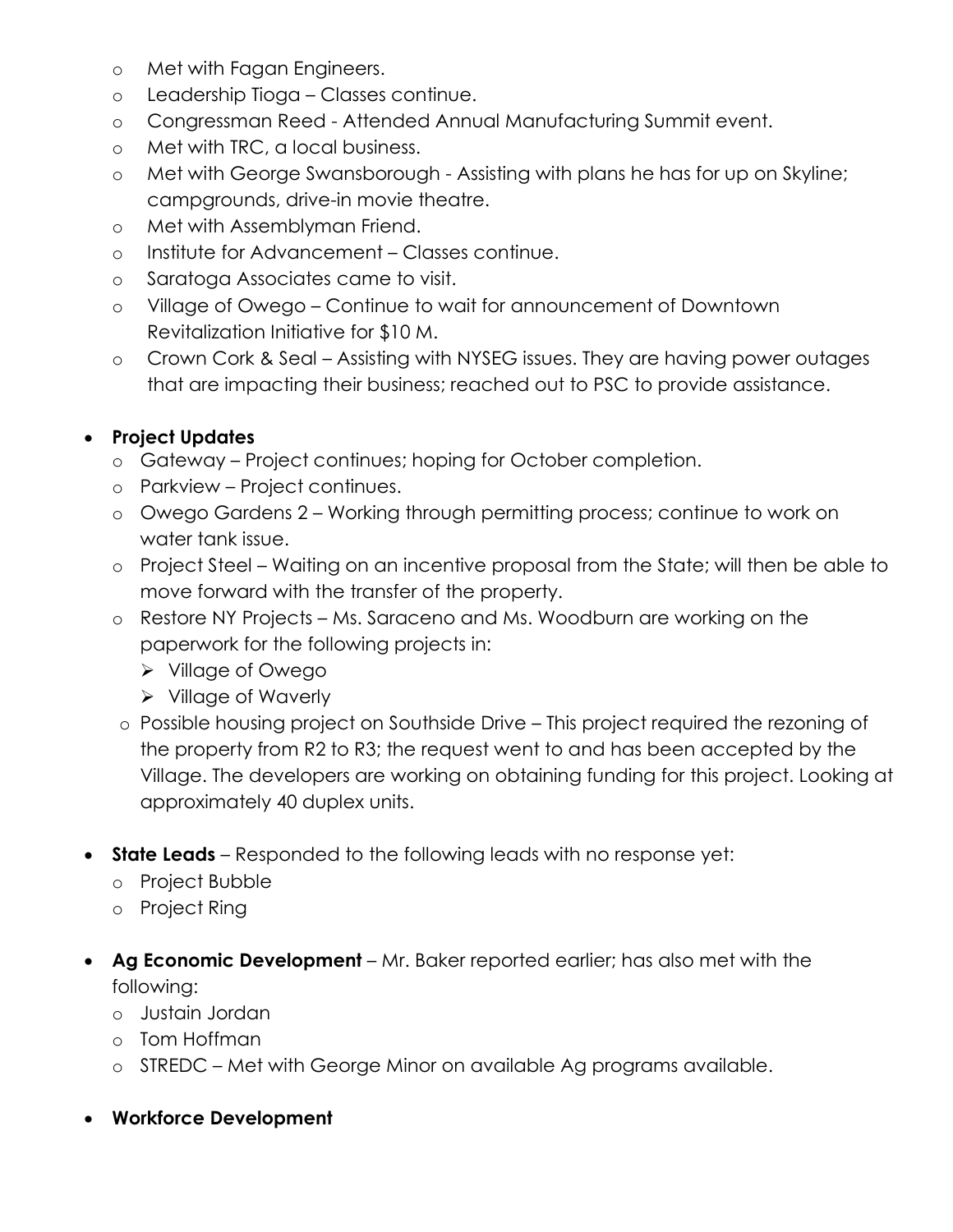o AAP Program has begun. Ended up with 6 new hires in 2 participating companies; Crown, Cork and Seal and Hardinge out of Chemung County. This was a partnership with MACNY, Owego Apalachin Schools, SUNY, Tioga County and the businesses.

The following school districts are addressing how to keep our youth in Tioga County; providing programs with all having different approaches:

- o Met with Waverly Central School Beginning a Work Based Learning Program.
- o Tioga Central School
- o Owego Apalachin School

# **Consolidated Funding Applications**

- o Village of Owego North Ave. (NY Main Street)
- o Tioga County Information Technologies connecting the municipalities. (LGE)
- o Town of Owego Application for a salt shed. (WQI)
- o Village of Newark Valley –Village Hall windows. (Enviro Protection Fund)
- o Soil and Water Stream Bank Work. (WQI)
- o Village of Owego Sanitary Sewer (WQI)

# **Other**

- o REAP USDA funding awarded \$51,000.00 to move the housing study forward; addressing our housing needs.
- o MWBE Public Hearing with Senator Akshar on August 13th, 1:00 PM, at Binghamton University. This hearing will be addressing the challenges of the MWBE requirements placed on rural communities. Ms. Tinney, Bruce Nelson (Developer) and Kate Whittemore (Home Central) will be speaking.
- o Tioga County Foundation Coalition Pulling together all foundations that provide support for Tioga County.
- o Tioga Downs Loan Program Looking at the possibility to present a program that is related to Tourism businesses.
- o TEAM Tioga Initiative 50 municipal meetings have been attended by TEAM members; improving relationships with the municipalities.
- o Proposed 2019 Budget for the following:
	- $\triangleright$  Tourism Request is less than last year; from \$175,000.00 to \$170,000.00; Ms. Maffei was in attendance for any questions.
	- $\triangleright$  Economic No increase.
	- Planning Slight increase due to upcoming Ag District Review process; anticipating more printing and mailing expense.

**Resolution** – The following resolution was presented and approved:

H12-Designation of Tioga Co. LDC DBA Tioga Co. Tourism as Authorized Tourism Promotion Agency for 2019